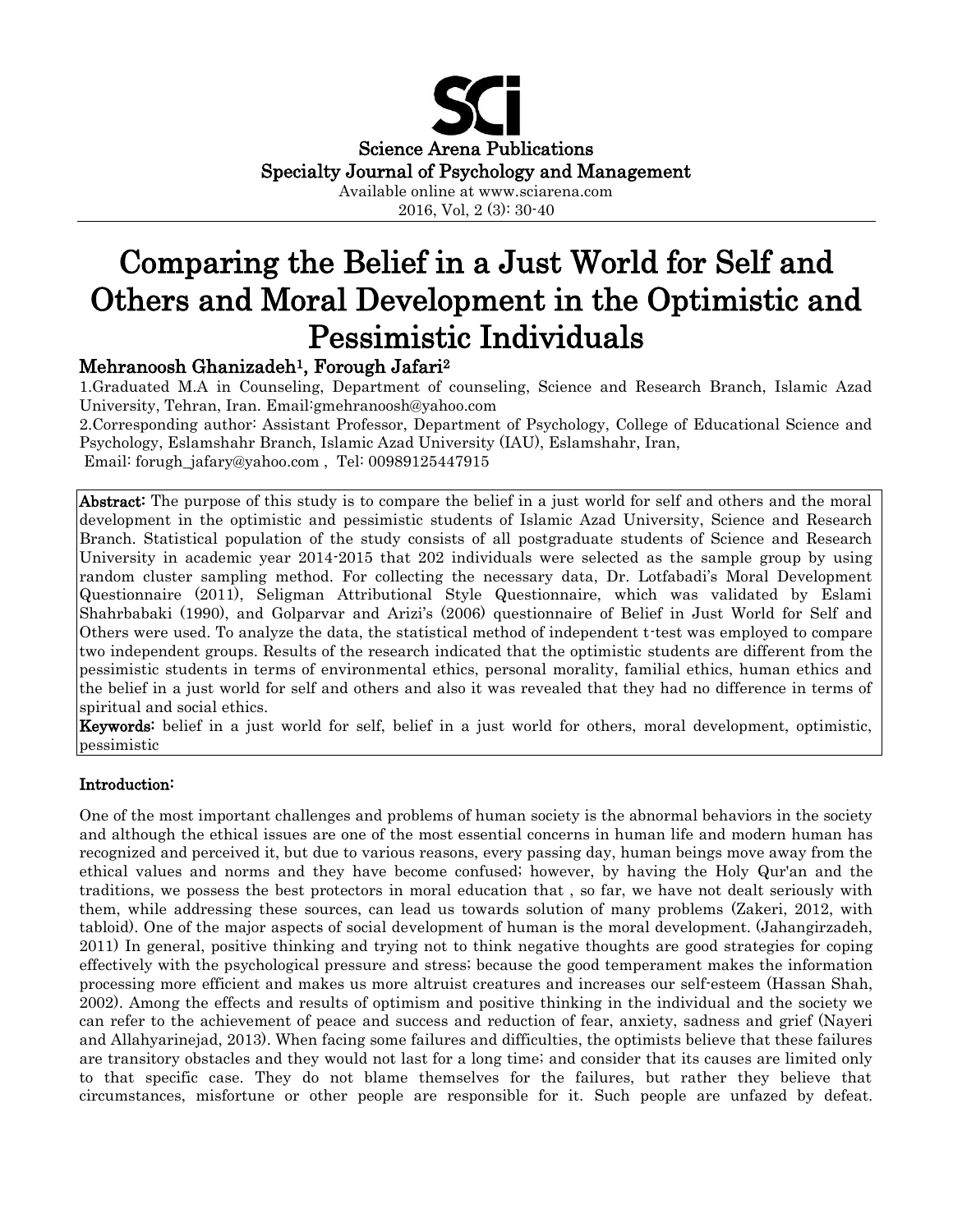Confronted by a bad situation, they perceive it as a challenge and try harder (Seligman, translated by Davarpanah and Mohammadi, 2012). The defining characteristic of pessimists is that they tend to believe bad events will last a long time, will undermine everything they do, and are their own fault (Seligman, translated by Davarpanah and Mohammadi, 2012). These two kinds of habit of thinking about the causes of events have some consequences. The fact is that the most researches indicate that pessimists give up more easily and become depressed more frequently. In addition, according to the findings of this research, optimistic people have much better performance at school, university, work, and sports. Their physical condition is extremely good; they pass the aging process safely and in comparison to most middle-aged people they experience less middle-age related physical diseases. Evidences suggest that even optimists live longer (Seligman, translated by Davarpanah and Mohammadi, 2012). Components of optimism include selective attention (includes positive attention to different aspects of human life such as positive attention to God, world, individuals and…) and positive expectation (believing in trusting in God, expecting desirable incidences, and expecting proper performance from self and a bright future). Given the profound impact of optimism on physical, mental and social dimensions of human health, identifying the differences between optimists and pessimists is of great importance for detecting the components that are influential on optimism. Also the role of ethics, as one of the essential components of a healthy society, and consideration of the human dimensions, which has recently been considered by spiritual psychologists, are among the topics that have not been dealt accurately in the conducted researches. Belief in a just world is a variable that although it is not a new subject, but it has not been used in relation with optimism and pessimism. In this regard, the researcher, during the present study, tries to find an answer to the question that: Is there any difference in terms of the belief in a just world for self and for others and moral development in optimistic and pessimistic students?

#### Research methodology

The present study was conducted with the aim of comparing the belief in a just world for self and others and the moral development in the optimistic and pessimistic individuals. The method applied in this study is of applied and causal-comparative type. This method is often ex post facto or after the fact research because it refers to the cases in which the cause has occurred previously. In this method, the researcher does not have a direct control over the independent variables (Delavar, 2013). Two groups are studied in this research, in this way that optimistic and pessimistic students are compared in the research variables. Statistical population of the study consists of all postgraduate students of Science and Research University in academic year 2014- 2015 that are 5878 individuals. To select the sample size, after referring to the Morgan's table, 361 subjects were determined as the sample size that they were selected randomly from the study population. Statistical population of the study consists of 202 postgraduate students of Science and Research University in academic year 2014-2015 who answered the provided questionnaires. The sample of the present study was selected by using random cluster sampling method. Measuring tools of the study include Dr. Lotfabadi's questionnaire of moral development of children, adolescents and young adults. The questions of this test have been designed in six ethical categories, and three fictional questions have been considered for each category. These six ethical categories include: environmental ethics, self-care or personal morality, ethics in familial relationships, social ethics, human ethics and spiritual (or transcendental) ethics. Each of the eighteen questions of the test has been assessed by one or more of the six-point scale of moral judgment. Attributional Style Questionnaire evaluates the content of causal attributions for positive and negative consequences in the dimensions of causality, stability and generality and it has been developed by Seligman (1998; quoted by Taghipour, 1999) following the revised model of learned helplessness for measuring the students' attributions (Mehdi Zadeh and Abolghasemi and Rostam Oghli, 2014); it is a self-report questionnaire that is used for determining attributional style of individuals in three internal - external, stable - unstable and general – specific dimensions (after the circumstances of success and failure). Questionnaire of belief in a just world for self and others, questionnaire of belief in a just world has been developed by Sutton and Douglas (2005), Dalbert (1999) and Dalbert et al(2001), on the basis of public opinion (fairness of the world) and personal beliefs (fairness of events that happen in the personal life). This questionnaire was initially translated into Persian by Golparvar and Arizi's (2006) and then translated Persian version was translated into English. Then, understandability and expressiveness of the text was investigated by the psychology professors and the questionnaire was distributed among a number of students in order to determine the possible drawbacks and consequently the Persian version of 27 item questionnaire of the belief in a just world was prepared and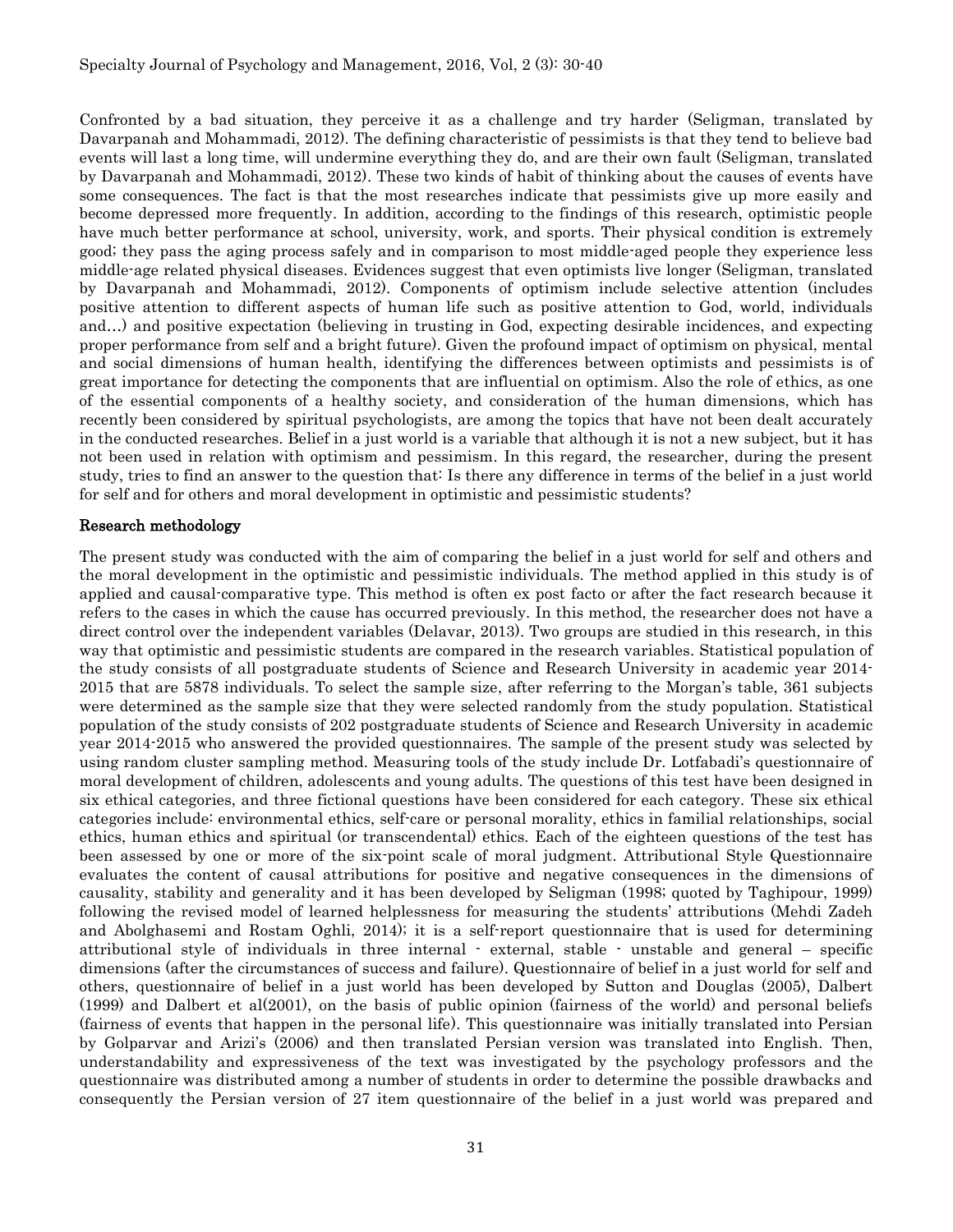implemented on 1500 residents of Isfahan who were over 17 years old. Two kind of statistical methods were used in analysis of the data: descriptive statistics and inferential statistics. In the section of descriptive statistics, statistical methods (mean and standard deviation) and tables and graphs were employed and in the section of inferential statistics, T-test was used to compare two independent groups by using the spss20 software.

## Findings

Demographic characteristics of respondents include: gender. According to the results of the study, among the participants, 117 (57.9%) were female and 85 (42.1%) were male students. As the results have shown, the scores related to the moral development and its related variables including environmental ethics, personal morality, familial ethics, and social ethics, human ethics and spiritual morality, are higher in optimist students than the pessimist students. Also the scores of variables of the belief in just world for self and others are higher in optimist students than the pessimist students.

Graph 1: Comparison of the scores of environmental ethics, personal morality, familial ethics, and social ethics in the optimist and pessimist individuals



Graph 2: Comparison of the human ethics and spiritual morality in the optimist and pessimist individuals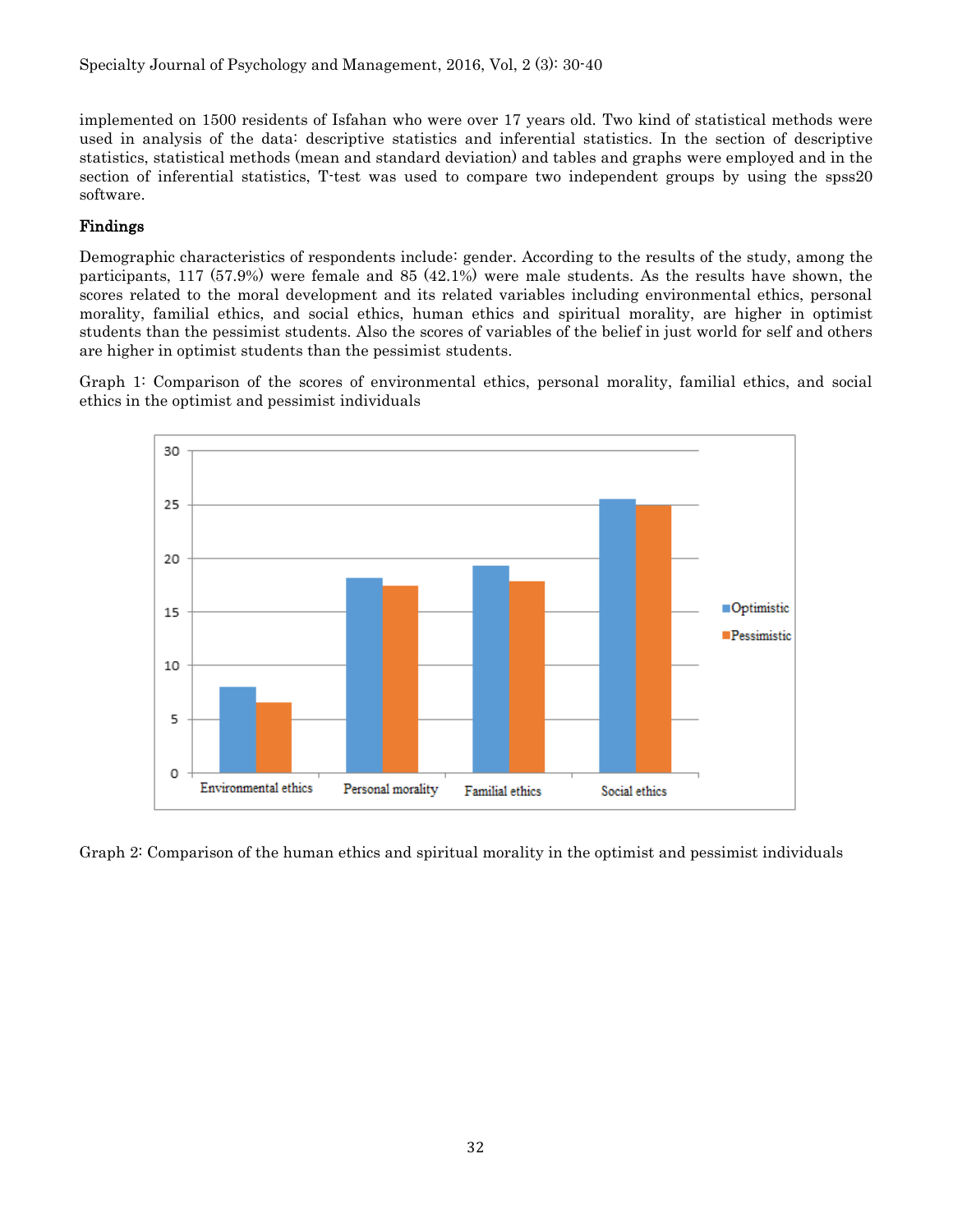

Graph 3: Comparison of the scores of the belief in a just world for self and belief in a just world for others in the optimist and pessimist individuals

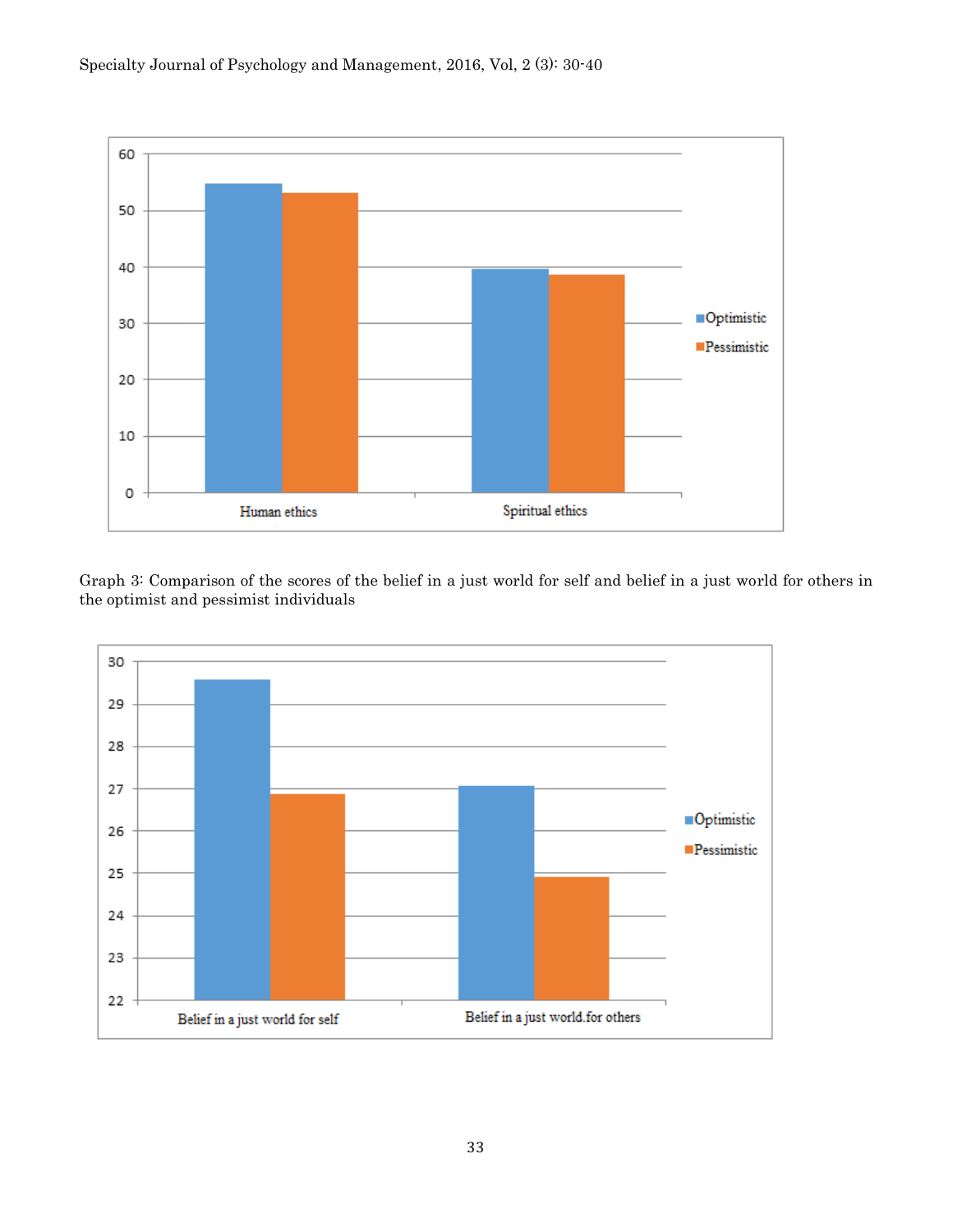### Inferential findings

First hypothesis: There is a significant difference between the scores of environmental ethics in optimist and pessimist students.

|                         |             |      | T-test              |         |                      |                       |
|-------------------------|-------------|------|---------------------|---------|----------------------|-----------------------|
| Variable                | Groups      | Mean | Mean<br>differences | T value | Degree of<br>freedom | Significance<br>level |
|                         | Optimists   | 7.98 |                     |         |                      |                       |
| Environmental<br>ethics | Pessimistic | 6.54 | 1.43                | 3.20    | 200                  | 0.002                 |

Table 1: Comparison of the scores of environmental ethics in optimist and pessimist students

According to the results, the null hypothesis is rejected and the research hypothesis is confirmed. Thus, with 99% confidence we can state that the optimist students enjoy higher levels of environmental ethics as compared to the pessimist students.

Second hypothesis: There is a significant difference between the scores of personal morality in optimist and pessimist students.

Table 2: Comparison of the scores of personal morality in optimist and pessimist students

|                 |             |       | T-test              |         |                      |                       |
|-----------------|-------------|-------|---------------------|---------|----------------------|-----------------------|
| Variable        | Groups      | Mean  | Mean<br>differences | T value | Degree of<br>freedom | Significance<br>level |
|                 | Optimist    | 18.22 |                     |         |                      |                       |
| Personal ethics | Pessimistic | 17.41 | 0.809               | 1.65    | <b>200</b>           | 0.041                 |

According to the results, the null hypothesis is rejected and the research hypothesis is confirmed. Thus, with 95% confidence we can state that the optimist students enjoy higher levels of personal morality as compared to the pessimist students.

Third hypothesis: There is a significant difference between the scores of familial ethics in optimist and pessimist students.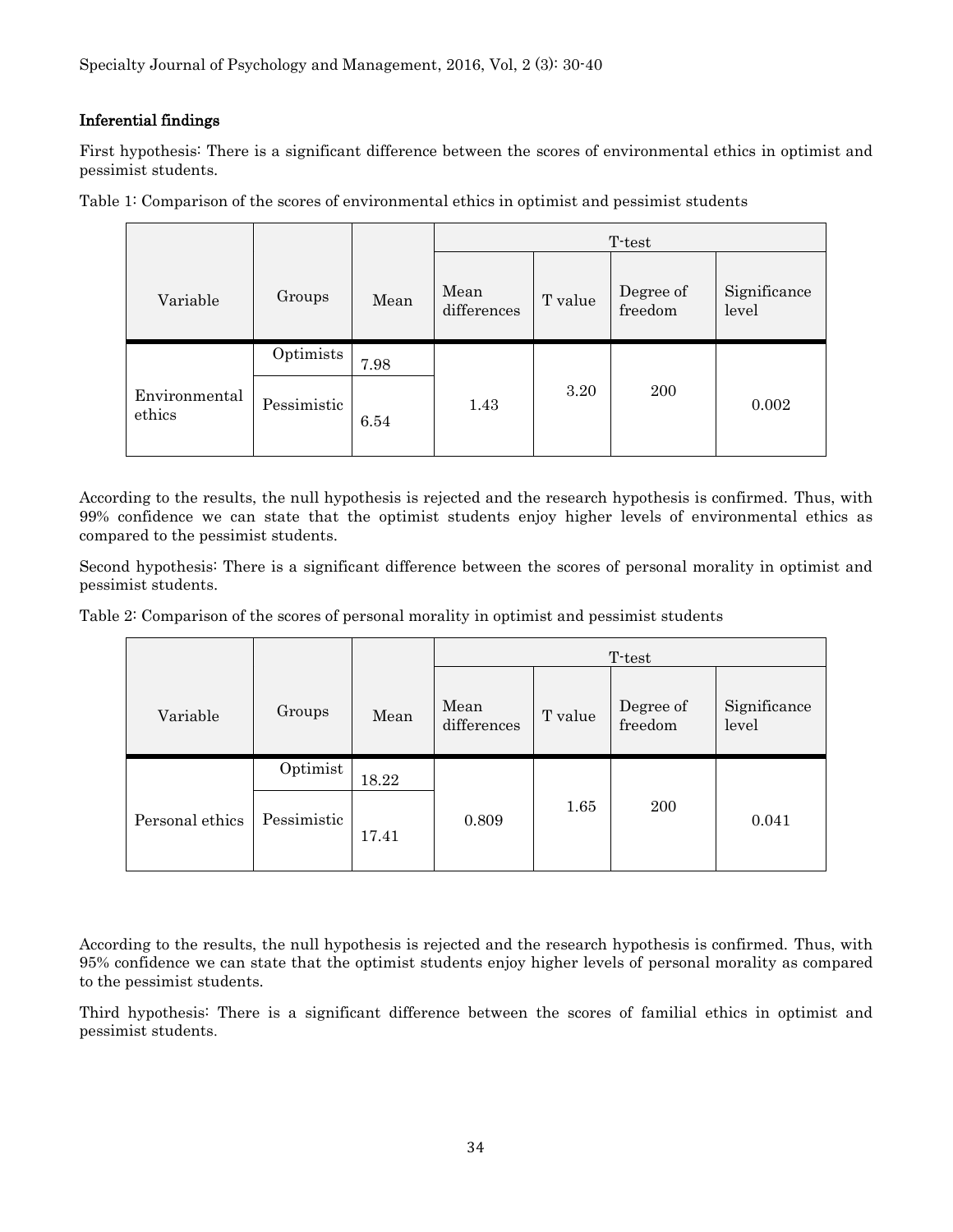|                 |             |       | T-test              |         |                      |                       |  |
|-----------------|-------------|-------|---------------------|---------|----------------------|-----------------------|--|
| Variable        | Groups      | Mean  | Mean<br>differences | T value | Degree of<br>freedom | Significance<br>level |  |
|                 | Optimist    | 19.33 |                     |         |                      |                       |  |
| Familial ethics | Pessimistic | 17.83 | 1.49                | 2.39    | <b>200</b>           | 0.007                 |  |

Table 3: Comparison of the scores of familial ethics in optimist and pessimist students

According to the results, the null hypothesis is rejected and the research hypothesis is confirmed. Thus, with 99% confidence we can state that the optimist students enjoy higher levels of familial ethics as compared to the pessimist students.

Fourth hypothesis: There is a significant difference between the scores of social ethics in optimist and pessimist students.

Table 4: Comparison of the scores of social ethics in optimist and pessimist students

|               |             |       | T-test              |         |                      |                       |
|---------------|-------------|-------|---------------------|---------|----------------------|-----------------------|
| Variable      | Groups      | Mean  | Mean<br>differences | T value | Degree of<br>freedom | Significance<br>level |
|               | Optimist    | 25.49 |                     |         |                      |                       |
| Social ethics | Pessimistic | 24.89 | 0.59                | 0.82    | <b>200</b>           | 0.411                 |

According to the results, the research hypothesis is rejected and the null hypothesis is confirmed. Thus, with 95% confidence we can state that there is no significant difference between the scores of social ethics in optimist and pessimist students.

Fifth hypothesis: There is a significant difference between the scores of human ethics in optimist and pessimist students.

Table 5: Comparison of the scores of human ethics in optimist and pessimist students

|          |        |      | T-test              |         |                      |                       |  |
|----------|--------|------|---------------------|---------|----------------------|-----------------------|--|
| Variable | Groups | Mean | Mean<br>differences | T value | Degree of<br>freedom | Significance<br>level |  |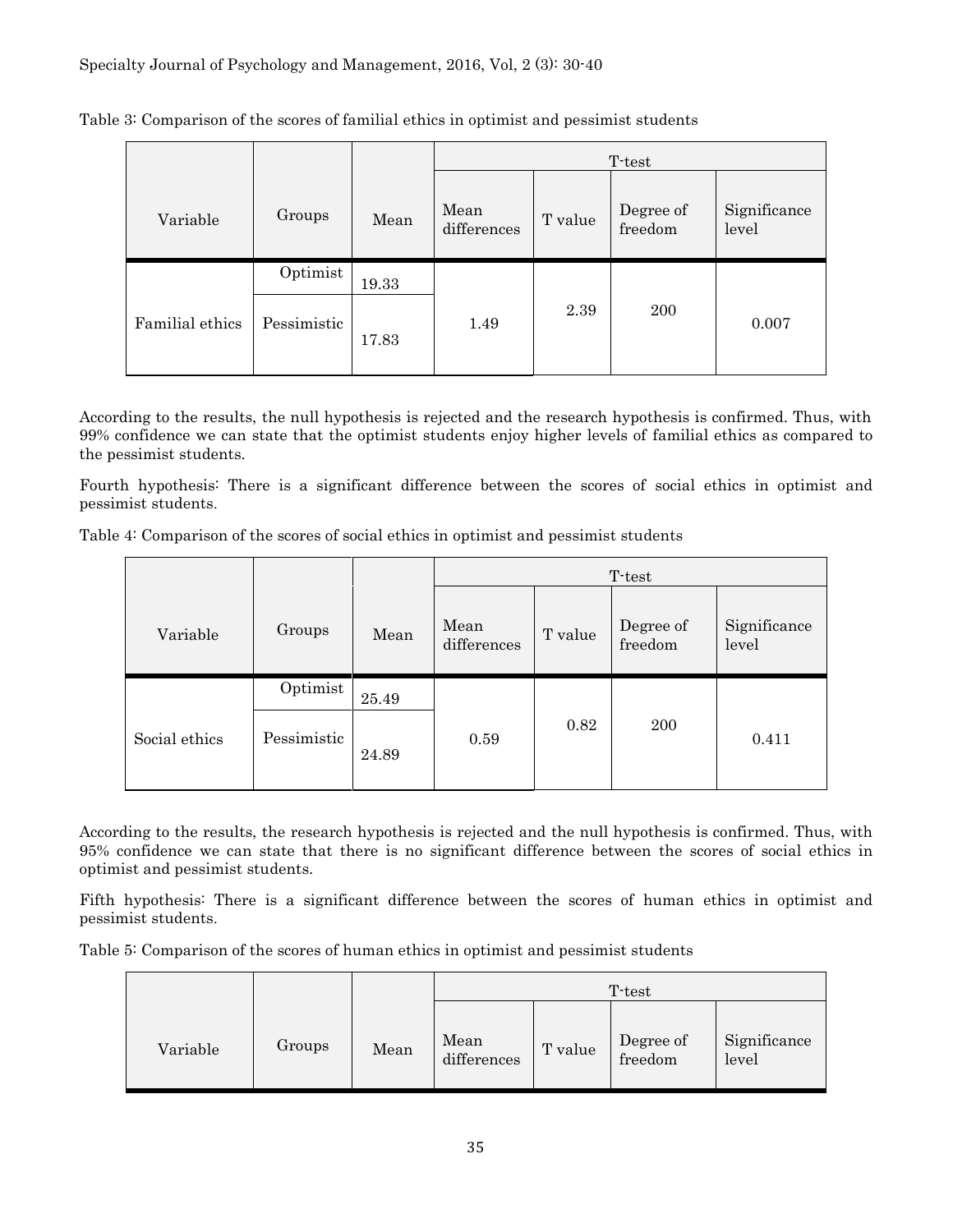|              | Optimist    | 54.70 |      |      |     |       |
|--------------|-------------|-------|------|------|-----|-------|
| Human ethics | Pessimistic | 53.14 | 1.56 | 1.52 | 200 | 0.028 |

According to the results, the research hypothesis is rejected and the null hypothesis is confirmed. Thus, with 95% confidence we can state that the optimist students enjoy higher levels of human ethics than the pessimist students.

Sixth hypothesis: There is a significant difference between the scores of spiritual ethics in optimist and pessimist students.

Table 6: Comparison of the scores of spiritual ethics in optimist and pessimist students

|                     |             |       | T-test              |         |                      |                       |
|---------------------|-------------|-------|---------------------|---------|----------------------|-----------------------|
| Variable            | Groups      | Mean  | Mean<br>differences | T value | Degree of<br>freedom | Significance<br>level |
|                     | Optimist    | 39.57 |                     |         |                      |                       |
| Spiritual<br>ethics | Pessimistic | 38.69 | 0.87                | 1.34    | 200                  | 0.18                  |

According to the results, the research hypothesis is rejected and the null hypothesis is confirmed. Thus, with 95% confidence we can state that there is no significant difference between the scores of spiritual ethics in optimist and pessimist students.

Seventh hypothesis: There is a significant difference between the scores of belief in a just world for self in optimist and pessimist students.

Table 7: Comparison of the scores of belief in a just world for self in optimist and pessimist students

|                                    |             |       | T-test              |         |                      |                       |
|------------------------------------|-------------|-------|---------------------|---------|----------------------|-----------------------|
| Variable                           | Groups      | Mean  | Mean<br>differences | T value | Degree of<br>freedom | Significance<br>level |
|                                    | Optimist    | 29.59 |                     |         |                      |                       |
| Belief in a just<br>world for self | Pessimistic | 26.86 | 2.72                | 3.80    | 200                  | 0.00                  |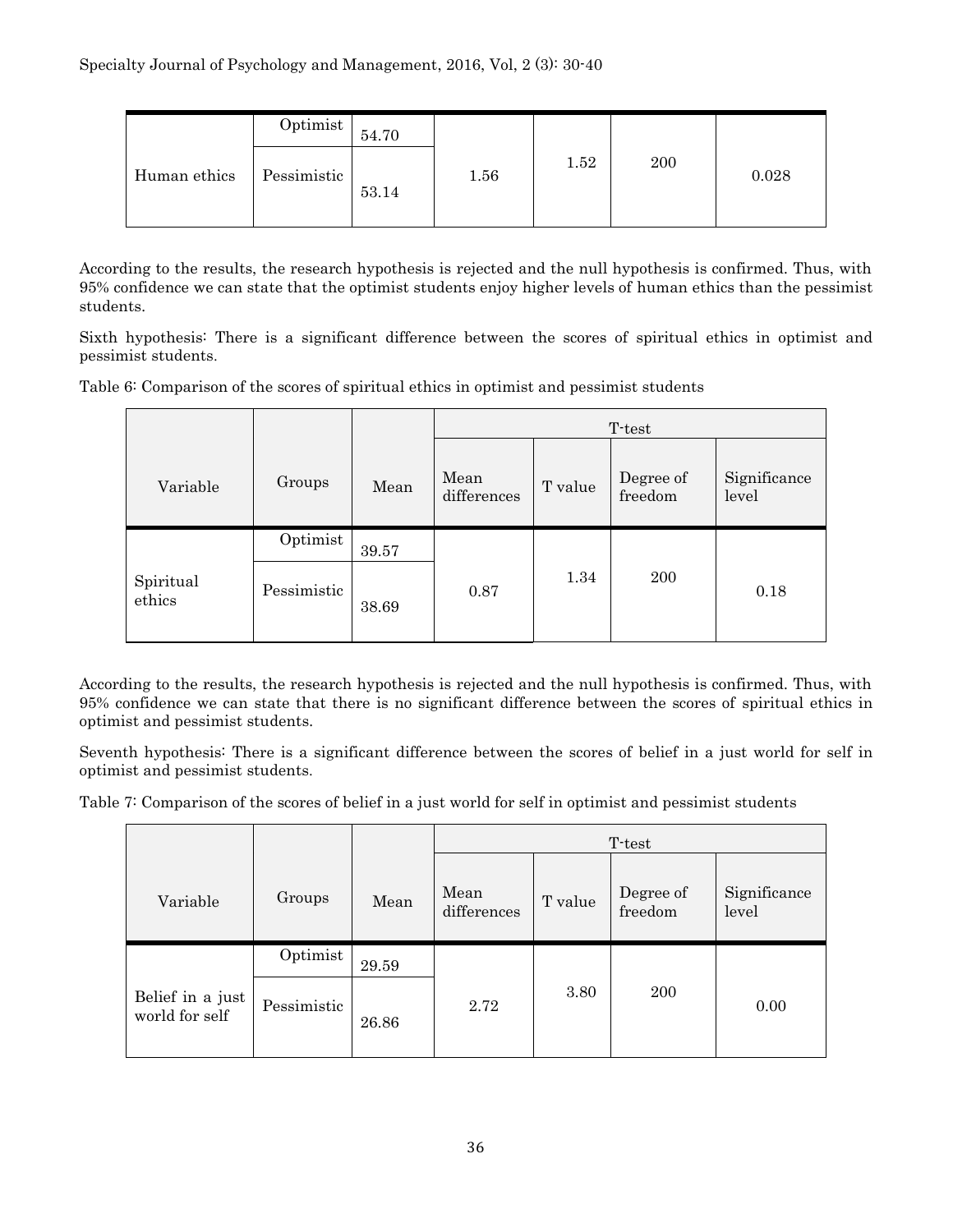According to the results, the null hypothesis is rejected and the research hypothesis is confirmed. Thus, with 99% confidence we can state that the optimist students have higher scores of belief in a just world for self as compared to the pessimist students.

Eighth hypothesis: There is a significant difference between the scores of belief in a just world for others in optimist and pessimist students.

Table 8: Comparison of the scores of belief in a just world for others in optimist and pessimist students

|                                            |             |       | T-test              |         |                      |                       |
|--------------------------------------------|-------------|-------|---------------------|---------|----------------------|-----------------------|
| Variable                                   | Groups      | Mean  | Mean<br>differences | T value | Degree of<br>freedom | Significance<br>level |
|                                            | Optimist    | 27.08 |                     |         |                      |                       |
| Belief in a just<br>world<br>for<br>others | Pessimistic | 24.91 | 2.16                | 2.81    | 223                  | 0.005                 |

According to the results, the null hypothesis is rejected and the research hypothesis is confirmed. Thus, with 99% confidence we can state that the optimist students have higher scores of belief in a just world for others as compared to the pessimist students.

#### Discussion and conclusion

In examining the first hypothesis: There is a significant difference between the scores of environmental ethics in optimist and pessimist students, the results of Table 4 show that the score of environmental ethics in optimist students is significantly higher than the pessimist students. By environmental ethics, Lotfabadi (2011) refers to inner nature of human that the findings of psychology shows that when the living environment of human lacks the necessary qualities and hence the enthusiasm of the proper life is suppressed and it is replaced by depression, chaos, aggression and moral darkness and this kind of behavior leads man towards the degradation and deterioration. The results of the present study are consistent with the findings of (Seligman, 2004; quoted by Jelvani, 2011), (Macotavio Angers, Hiroshi Yokoyama, Hidetoshi Cena, 2004; quoted by Jelvani, 2011), Naderi and Nasir, (2014), Ali Lavassani and colleagues, (2013) and Poorsardar et al., (2013).

In examining the second hypothesis: There is a significant difference between the scores of personal morality in optimist and pessimist students; the results show that the scores of personal morality in optimist students are significantly higher than the pessimist students. The results of this hypothesis are consistent with the findings of Kord Noghabi et al (2014), Kord Noghabi et al (2013) and Jelvani et al., (2011). The findings of Ezhei et al (2013) also showed that psychological well-being is influenced by personality factors such as the resilience and optimism of person, regardless of his resiliency, can provide some grounds for well-being.

In examining the third hypothesis: There is a significant difference between the scores of familial ethics in optimist and pessimist students; the results show that the scores of familial ethics in optimist students are significantly higher than the pessimist students that the results of this hypothesis are consistent with the findings of Patterson, (2000) and Pentti et al., (2005). Research findings of Tabaeh Emami and Ibn Ibrahim Khajooei (2014) indicate that the conversation orientation has a positive and significant relationship with optimistic style of happiness and attitude and conformity orientation has a negative and significant relationship with optimistic style of happiness and attitude.

In examining the fourth hypothesis: There is a significant difference between the scores of social ethics in optimist and pessimist students and the results show that there is no significant difference between the scores of social ethics in optimist and pessimist students. The findings of Jafari Bagh Kheyrati, Ghahremani,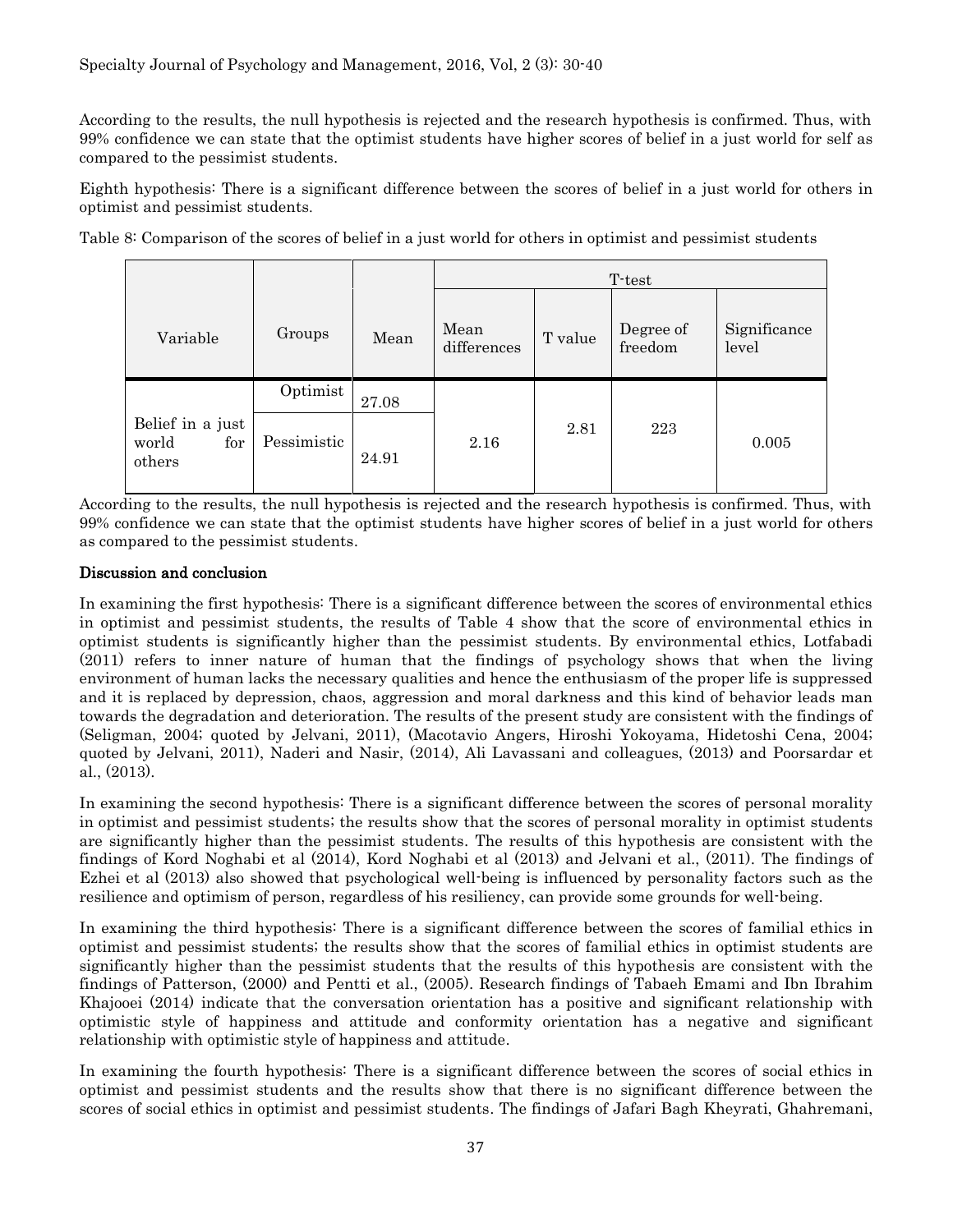Keshavarzi and Kaveh (2014), Hashemite Sheikh Shabani (2013) and Khosroshahi et al., (1391) are consistent with the results of this study.

In examining the fifth hypothesis: There is a significant difference between the scores of human ethics in optimist and pessimist students; the results show that the scores of human ethics in optimist students are significantly higher than the pessimist students. Optimism has shown a positive correlation with the perseverance, general reputation, academic, athletic, military, occupational, political, and familial success, health and even longevity and lack of emotional trauma. The results are consistent with the findings of (Peterson, 200; quoted by Jelvani et al., 2011), Jelvani et al., (2011), Hashemi et al., (2014), Kord Noghabi et al. (2014) and Rezai et al., (2013).

In examining the sixth hypothesis: There is a significant difference between the scores of spiritual ethics in optimist and pessimist students and the results show that there is no significant difference between the scores of spiritual ethics in optimist and pessimist students. Findings of the present study are consistent with the findings of Naderi and Nasir (2014). Also, the results of multiple regression analysis showed that religious beliefs and interactional flexibility are predictors of optimism and also the findings of the present studies of Golestani Pour et al., (2013), Movahed and Shekarkan (2004) are inconsistent with the results of other researchers in the similar fields of spiritual ethics (such as religious views and religious identity and religious belief). Thus, according to the findings of the research hypothesis and their inconsistency with other results, it can be concluded that inconsistency of researches with the findings of the present study may be due to differences in social, cultural, physical, cognitive, worldview and attitudinal dimensions.

In examining the seventh and eighth hypothesis of the research: There is a significant difference between the scores of belief in a just world for self in optimist and pessimist students; the results show that the scores of belief in a just world for self in optimist students are significantly higher than the pessimist students. And also, there is a significant difference between the scores of belief in a just world for others in optimist and pessimist students; the results show that the scores of belief in a just world for others in optimist students are significantly higher than the pessimist students. Since the variable of the belief in a just world is a new variable and also despite the extensive studies of the researcher, no research was conducted so far about the role of this variable in optimist and pessimist individuals; therefore, through the study of these two variables, it can be concluded that:

People need to believe that they live in a world where people generally get what they deserve.

Since the belief in a just world is associated with several indicators such as life satisfaction, positive emotion and mental health (Golparvar and Javadi, 2007; Golparvar and Kamkar and Javadi, 2007) and the weakening of this belief creates depression, anxiety and s psychological problems (Golparvar and Sajadian, 2008) and on the other hand, also, the optimism is associated with indicators such as mental health, life satisfaction (Poorsardar et al., 2013, Golestani Pour et al., 2013) and the meaning of life and well-being (Gholam Ali Lavassani, 2013) and as predictors of depression and life satisfaction (Rezaei et al., 2013) and quality of life (Farahbakhsh, et al., 2012) and self-efficacy (Khosroshahi, 2012) and subjective well-being (Jelvani , 2011) and spiritual health (Asgari et al., 2010). So if we consider any of the common variables as an intermediary role; we can say that the belief in a just world (for self and others) will vary in the optimist and pessimist individuals. In general, the results showed that there are many observable and considerable differences among optimist and pessimist people. Optimism is a general expectation of the matter that the good things will happen in the future. Optimism is concerned with positive results and leads the individual towards the goodness and positive thinking and positivity. In fact, optimism and pessimism can be considered as essential qualities of personality and the matter that how people adapt themselves with the life events, surrounding environment and ultimately with themselves and how, in the face of difficulties, they think and ultimately behave. As the best impact of optimistic viewpoint, we can refer to the ability of coping with highly stressful and threatening life events and also overcoming that situation with the best possible result and with the least damage and injuries. As a result of optimism, individuals believe that the failures are transitory obstacles and they would not last for a long time; and consider that its causes are limited only to that specific case and they would not occur in other situations. Such people are unfazed by defeat. Confronted by a bad situation, they perceive it as a challenge and try harder. Optimists, through the use of effective coping strategies,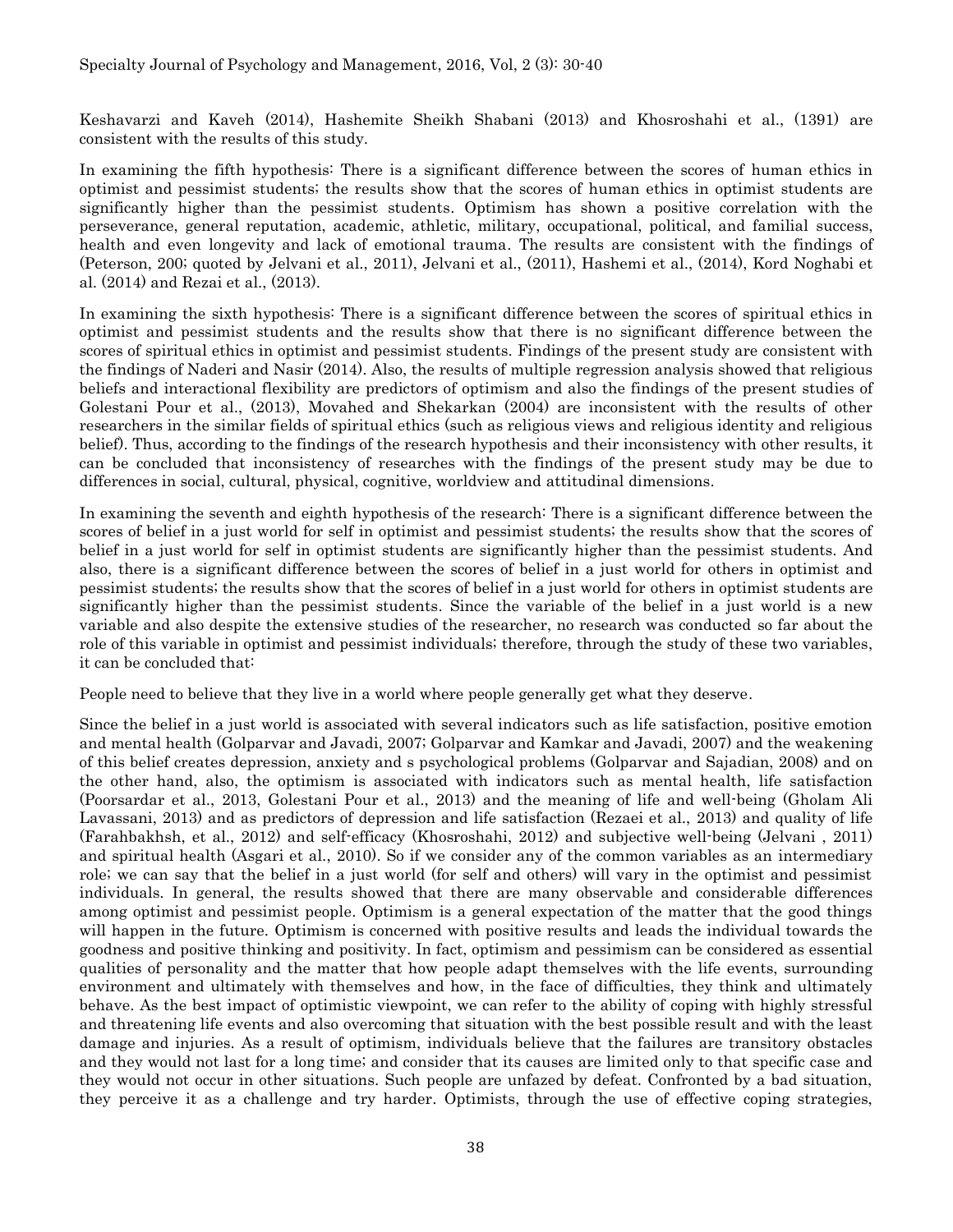change their personal states so that they can achieve their goals. In comparison to pessimists, optimists often have better performance at school, work, sports arenas, family relationships and talent and progress tests and they are in a healthy physical condition and live longer.

#### References

Ezhei Javad; Hejazi, Elahe; Soori, Hossein (2013), the Relationship of Resiliency and Optimism with Psychological Well-being, Journal of Behavioral Sciences, 7 (3), 271-277.

Tabaeh Emami, Shirin; Ibn Ibrahim Khajooei, SEyed Majid; (2014), The Relationship Between Family Communication Patterns with Optimistic Style of Happiness and Attitude Among Students of 13 to 18 Years in Isfahan, First National Congress of Educational Sciences and Psychology.

Jafari Bagh Kheyrati, Alireza; Ghahremani Leila; Keshavarzi Shareh and Kaveh Mohammad Hossein (2014), The Effect of Optimism Training Through Educational Movies on the Students' Social Competence, Journal of Health Education and Health Promotion, 2 (1), 57-64

Jelvani, R (2011), Evaluation of the Effectiveness of Cognitive and Behavioral Training on Optimism and Well-being of Women referred to a Counseling Center, Master's thesis, Tehran University, Faculty of Education and Psychology, Tehran

Jahangirzadeh, M. (2011), Cognitive-Developmental Perspective in Moral Development, Journal of Ethical Knowledge, 2 (4), 101-122

Hasan Shahi, M. (2002), the Relationship between Optimism and Coping Strategies with Stress in College Students, Journal of Mental Health, 4 (15-16)

Khosroshahi (Bahadari Khosroshahi), Jafar; Hashemi Nosratabad, Touraj; (2012), The Relationship Between Social Anxiety, Optimism and Self-efficacy with Psychological Well-being in Students, Urmia Medical Journal, 23 (2), 115-122

Delavar, Ali. (2013), Research Method in Psychology and Educational Science, Tehran: Virayesh Publication

Zakeri, Z. (2012), Review of Approaches to Moral Education at All Three Levels in Girls Schools on the Basis of Kohlberg Views, Master's thesis, Tehran University, Faculty of Psychology and Educational Sciences

Rezai, Akbar; Mohammad Zadeh, Ali; Ghadam Poor, Ezatolah; Kord Noghabi, Rasool (2013), Optimism-Pessimism and Style of Information Processing as Predictors of Depression and Life Satisfaction, Journal of Mental Health, 15 (3), 184-193

Seligman, Martin (2011), Learned Optimism (First version), (translated by F. Davarpanah & Mohammadi) Tehran: ROSHD Press

Asgari, Parviz; Roshani, Khadijeh; Adriyani, Maryam; (2010), The Relationship between Religious Belief and Optimism with Spiritual Health in Students of Ahvaz Azad University, Journal of New Findings in Psychology, 3 (2), 28-39.

Kord Noghabi, Rasool; Nazari, Najme; Alizadeh, Gelavizh; (2013), Comparing the Effectiveness of Training Through the Documents, Training Through the Allegory and Training Through the Document-Allegory on the Optimism of Students, Journal of Knowledge and Research in Applied Psychology, 4 (4), 61-72.

Kord Noghabi, Rasool; Nazari, Najme; Alizadeh, Gelavizh (2014), the Effect of Training Optimism through Storytelling on Increasing the Optimism of Students, 6 (1), 103-113

Golparvar, Mohsen; Arizi, Samani; Seyed Hamid Reza (2006), Comparing the Attitudes of Men and Women in Isfahan towards a Just World for Women and Men, Journal of Women in Development and Policy, 4 (4), 95- 114.